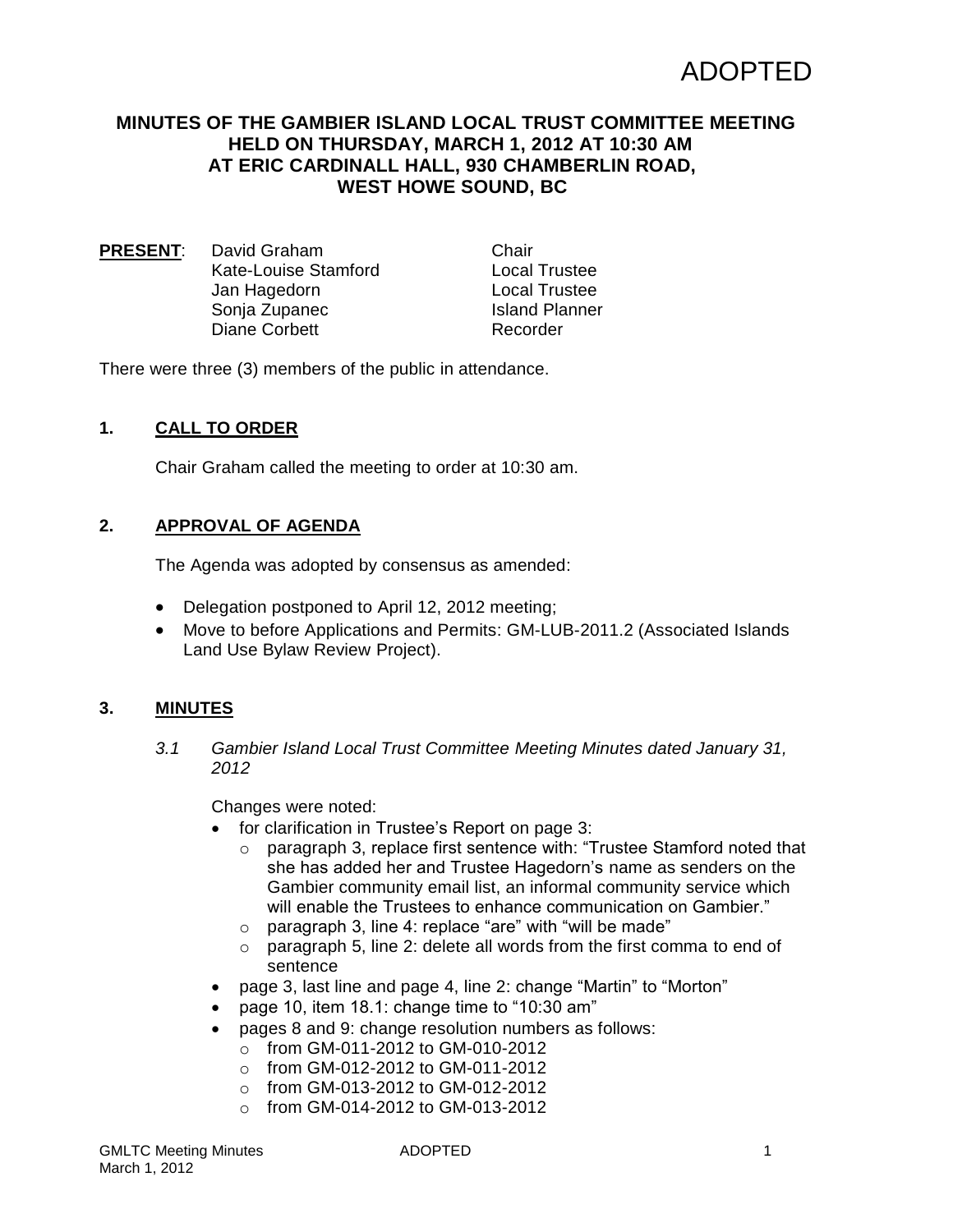The minutes of the Gambier Island Local Trust Committee meeting dated January 31, 2012 were adopted as amended by consensus.

*3.2 Section 26 Resolutions Without Meeting Log dated February 21, 2012*

Received for information

*3.4 Gambier Island Advisory Planning Commission Minutes*

There were no Gambier Island Advisory Planning Commission minutes.

## **4. BUSINESS ARISING FROM MINUTES**

*4.1 Update on January 31, 2012 Town Hall Inquiry*

Trustee Hagedorn provided an update regarding an inquiry at the January 31, 2012 Town Hall concerning yacht clubs and voting; the questioner was given contact information for Corporate Officer Angie Legault at the Sunshine Coast Regional District.

*4.2 Follow-up Action List dated February 21, 2012*

Planner Zupanec provided an update on the Follow-Up Action List dated February 21, 2012.

Engagement with First Nations, which presently is under review by Islands Trust, was discussed. It was noted by the Planner Zupanec that several First Nations had been identified in the Trust Area. It was agreed that staff would remove the word "Squamish" from the listed June 23, 2010 activity to make the reference to First Nations more general.

*4.3 Advisory Planning Commission Appointments*

Discussion of the Advisory Planning Commission appointments was deferred to the in-camera part of the meeting.

Trustee Stamford stated that she wished to ensure that the Local Trust Committee was in agreement on the use of the Gambier Island Advisory Planning Commission. She noted that the Local Trust Area includes representation from a wide area, not typical within the Islands Trust, and wanted to make sure that the Advisory Planning Commission has a minute taker and that members could attend meetings.

The Advisory Planning Commission role, functioning and bylaw were considered by the Trustees and Planner Zupanec, including discussion on:

- Local Trust Committee's need for clarity of focus regarding Advisory Planning Commission referrals
- Advisory Planning Commission access to technical information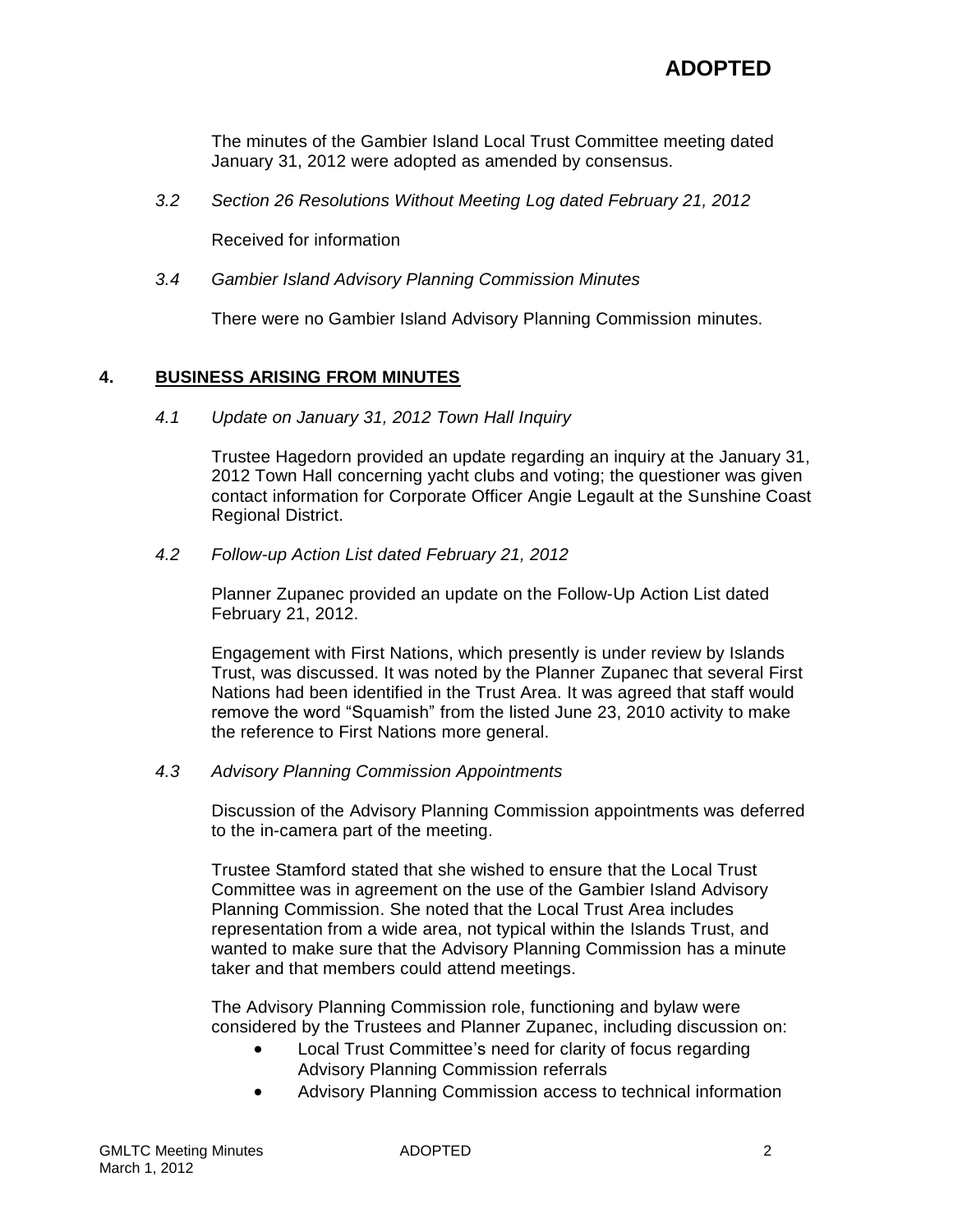- Role of trustees
- Role of Chair and Secretary
- Nature of Advisory Planning Commission minutes, limited to recommendations and actions
- Process of previous Advisory Planning Commission

Trustee Stamford expressed a desire to refer the land use bylaws to the Advisory Planning Commission prior to first draft and comment by the Local Trust Committee.

Trustee Hagedorn stated she wished to refer the sustainability check list to the Advisory Planning Commission.

Chair Graham concluded that further discussion on this could ensue when a situation for referral is before the Local Trust Committee.

## **5. CHAIR'S REPORT**

**Chair Graham** advised that he sits on the local Planning Committee, the Finance Committee and the Executive Committee. The budget is being cut; the increase this year is less than 1%, possibly 0%. There will be a quarterly meeting of the Executive Committee soon, where it will be decided whether to take a Gas Tax grant to look at the Islands Trust policy statement.

## **6. TRUSTEES' REPORT**

On February 6, 2012, **Trustee Stamford** attended a Trust Council Programs Committee meeting by teleconference; discussion included stewardship awards and the potential policy review and its impacts. The policy review will be voted on by Trust Council on March 7, 2012.

Trustee Stamford met with a Transport Canada representative and members of the Federal Dock Divestiture Committee regarding the New Brighton dock on Gambier Island. Divestiture was looked at ten years ago, at which time the community worked hard to maintain the federal status of the New Brighton dock. There is a desire by the federal government to move responsibility of this dock to another government, community or private body. Federal staff have promised to hold public meetings to discuss the issue.

Concern continues in the Howe Sound area regarding the potential impact of the proposed BURNCO aggregate mine at McNab Creek. Trustees are working with various individuals, groups and Trustees on Bowen Island to provide an appropriate response during any public hearing opportunities.

Trustee Stamford has been working with the Gambier Island Community Association regarding the complex issue of parking and road upgrades in the New Brighton community area. She and Trustee Hagedorn met with the Gambier Conservancy on February 19, 2012 to examine land planning support for preservation of green space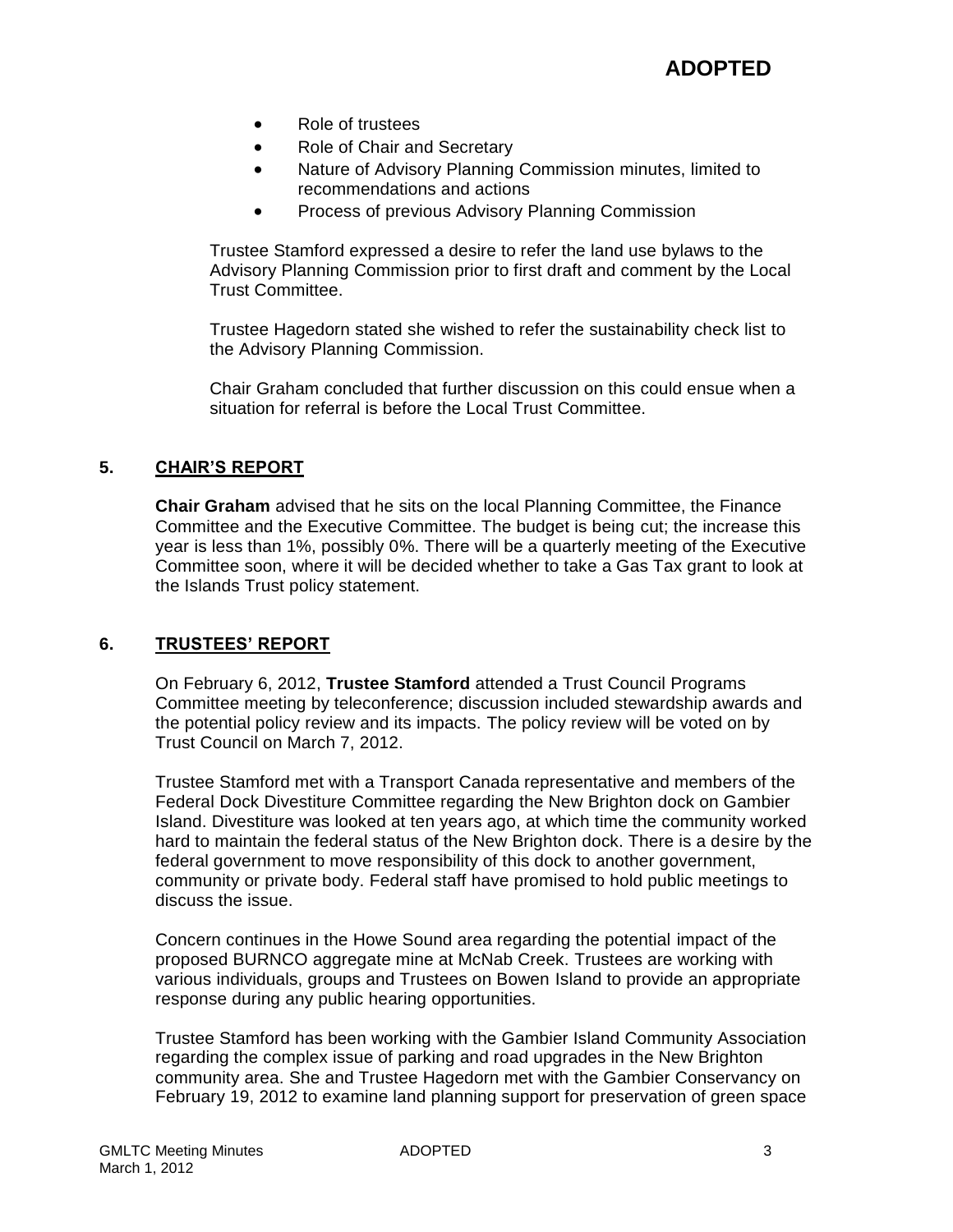on the island.

Trustee Stamford's efforts as trustee to date have focused on Gambier Island. She said she was looking forward to visiting Keats Island to get a better understanding of how to support the communities there. The trustee noted that as the Local Trust Committee moves into the land use bylaw process for the Sunshine Coast Regional District Associated Islands, she would like to find opportunities to visit those islands as well over the summer months.

**Trustee Hagedorn** distributed the Gambier Island Local Trustee newsletter and a map of the Gambier Island Local Trust Committee Area, the largest in the Islands Trust federation. On February 8, 2012 the trustee attended the Planning Committee with eight other fellow trustees in Victoria, where priorities to forward to Trust Council were considered.

Islands Trust Property Management Specialist Jeff Ralph traveled on February 11, 2012 with several Gambier Conservancy members and interested community members to Nature Reserves on Long Bay/Brigade Bay, to consider a restoration project on the reserves which involves removing holly and planting trees. Jeff Ralph can be contacted at [jralph@islandstrust.bc.ca.](mailto:jralph@islandstrust.bc.ca)

Trustee Hagedorn urged those who know of anyone who has made a big difference to life in the Gambier Trust Area to nominate them for the Islands Trust 2012 Community Stewardship Awards program by contacting trustees or through the Islands Trust website.

At Trust Council, March 6-8, 2012 on Gabriola, all 26 trustees will be asked to vote and make decisions as a Trust Federation. Two major decisions will be the 2012 budget, and the review of the Policy Statement and whether to accept an offer of a grant of up to \$250,000.

A link has been posted to the Islands Trust website about the proposed policy statement review: [www.islandstrust.bc.ca/tc/polstreview.cfm](http://www.islandstrust.bc.ca/tc/polstreview.cfm)

Both trustees have been trying to encourage informal communications, sending out reports in advance of meetings. There is a formal notification service on the Island Trust website: [www.islandstrust.bc.ca/ltc/gm/meetings.cfm?&intMode=2.](http://www.islandstrust.bc.ca/ltc/gm/meetings.cfm?&intMode=2)

## **7. DELEGATIONS**

There were no delegations.

## **8. TOWN HALL SESSION**

**Graeme Wickham**, Gambier Island resident, distributed a handout to staff and Trust Committee members with his comments on the budget for 2012-13, which he had also forwarded to the Treasurer and the Financial Committee of March 6-7, 2012. The Trust Committee thanked Mr. Wickham for his submission.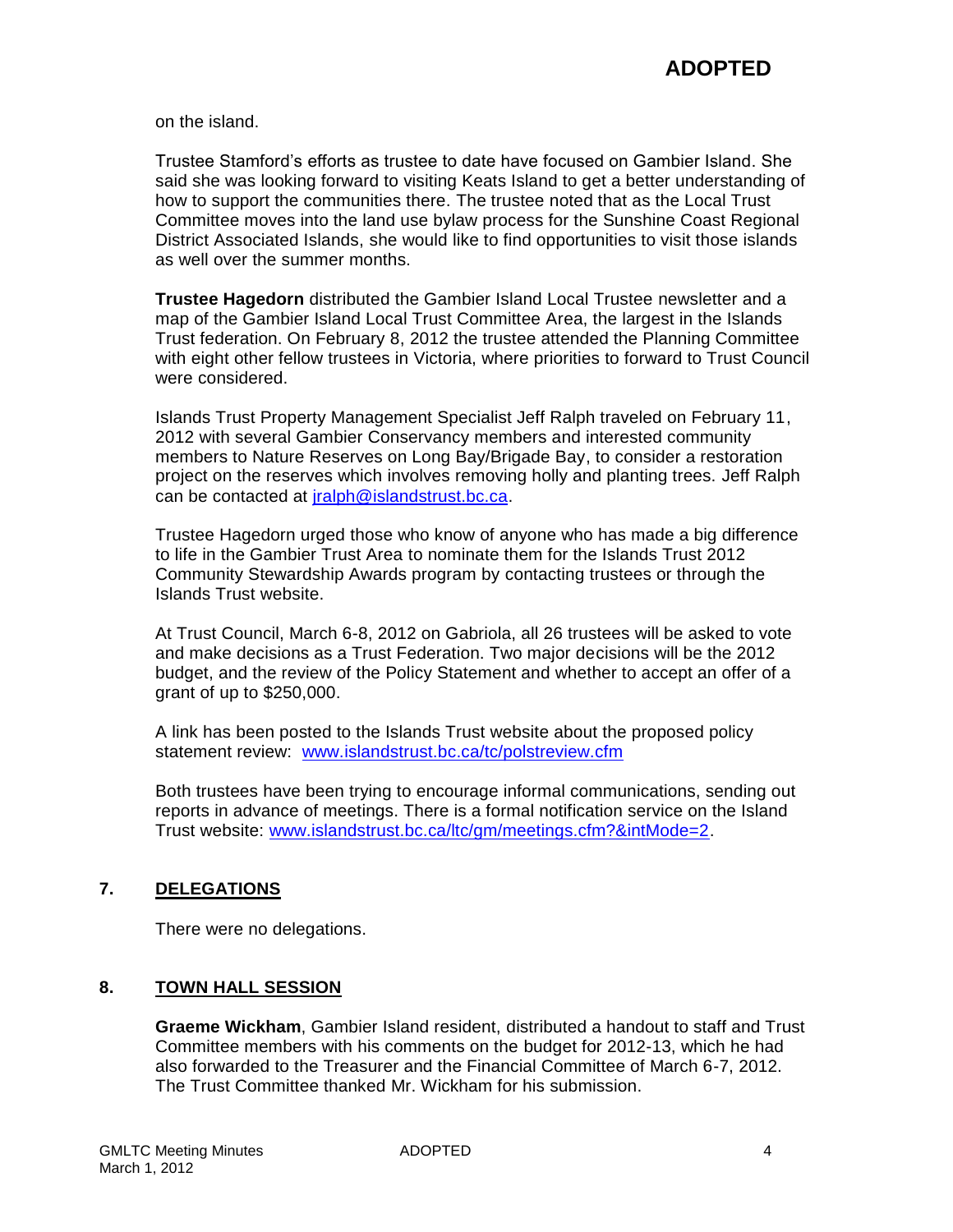Mr. Wickham stated that he was the previous Chair of the last Advisory Planning Commission, and commented on some of his experiences at that time. Mr. Wickham inquired why he was not selected to the Advisory Planning Commission this year.

**Chair Graham** noted that the decision of the Local Trust Committee as to how the Advisory Planning Commission is appointed is done in camera; there is no legislative requirement for a trustee to explain appointments.

**Brenda Hardisty**, Keats Island resident and new Advisory Planning Commission member, said she was looking forward to learning what the Trust Committee needs from the Advisory Planning Commission and how the group will function.

## **9. CORRESPONDENCE**

There was no correspondence to be received.

## **10. LOCAL TRUST COMMITTEE PROJECTS**

*10.1 GM-LUB-2011.2 (Associated Islands Land Use Bylaw Review Project) Project Charter*

The Land Use Bylaw Review Project is purposed to implement the first Gambier Island Local Trust Committee land use bylaw for the Associated Islands located within the Sunshine Coast Regional District area. The Land Use Bylaw is a regulation document that will implement the Official Community Plan.

Planner Zupanec reviewed the Land Use Bylaw Review Project Charter, dated February 14, 2012, and received inquiries and feedback from trustees during extensive discussion that rendered some updates to the draft Project Charter. The Charter included the following topics: Purpose; Background; Objectives; In Scope; Out of Scope; Budget; Critical Success Factors; Links and Dependencies; Project Team; Stakeholders; Workplan Overview; Governance; Risk Assessment.

The current goal of the project is that consideration of adoption of the bylaw will transpire in March 2013.

A revised draft of the Project Charter will be forwarded by the Planner Zupanec at the next meeting, as well as a draft communications plan.

*The meeting recessed at 12:25 pm and resumed at 12:45 pm.*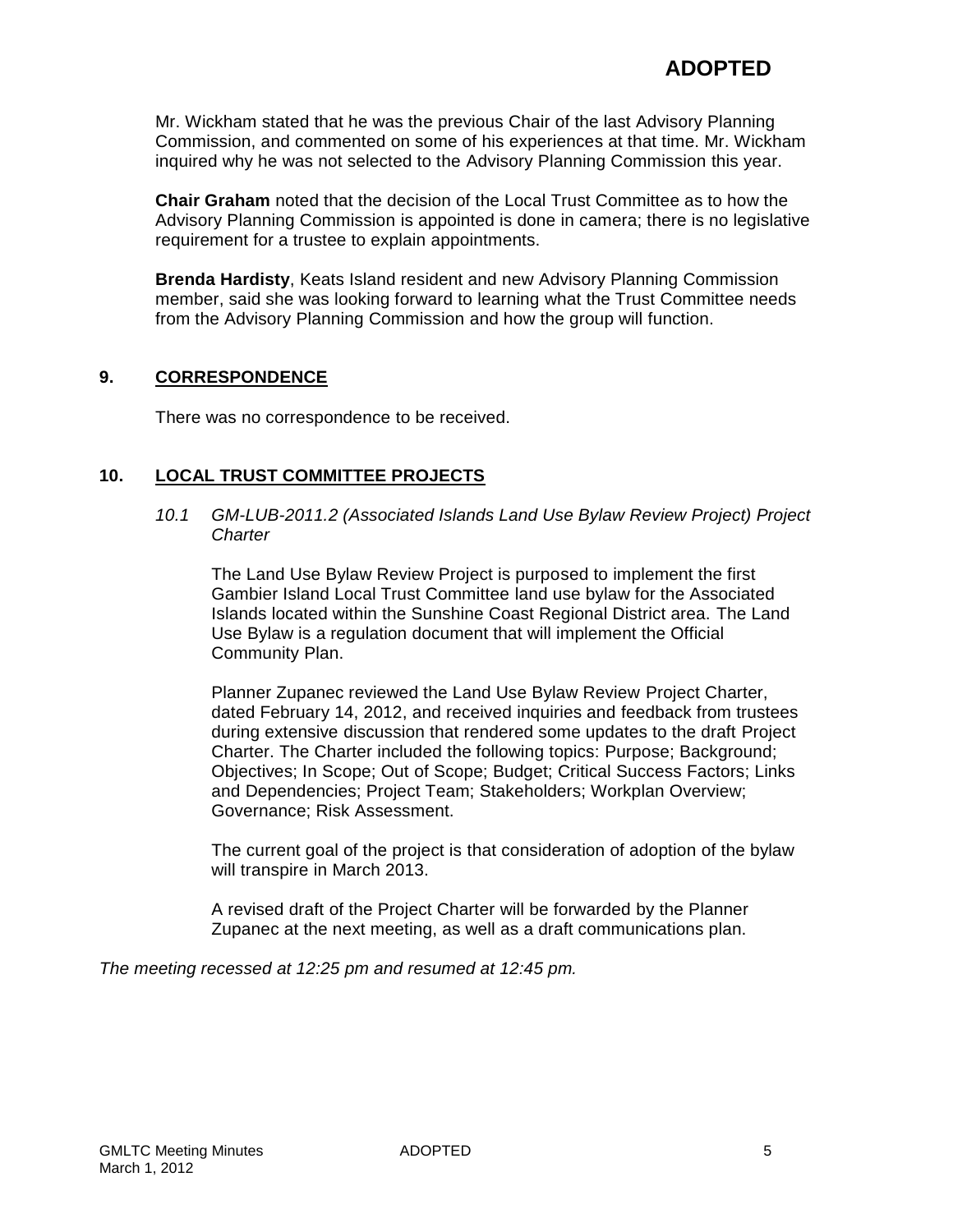## **11. APPLICATIONS AND PERMITS**

*11.1 GM-SUB-2010.1 (Ventureland Management, Gambier Island) 10% Frontage Waiver*

Planner Zupanec reviewed the staff report dated February 17, 2012 regarding a frontage waiver for a subdivision referral.

The local trustees desired a dialogue with the developer to learn more about the proposed development. It was noted that an important stream intersects with a road. Trustees mentioned concerns raised by community members related to the size and shape of the development, water access by the public, ownership of the road, stream protection, and impacts of the development on parking in the area.

Trustees suggested that the developer might be willing to give back to the community in exchange for the waiver of the 10% lot frontage requirement.

Planner Zupanec noted that the land use bylaw permits the subdivision. The land is not subject to the Official Community Plan, as it is exempt in the old Official Community Plan, and therefore a development permit area could not be enforced.

*GM-014-2012* It was **MOVED** and **SECONDED** that the Gambier Island Local Trust Committee exempt Proposed Lot 6, District Lot 477, Group 1, New Westminster District except part lying south of a line drawn parallel to and perpendicularly distant North 1135.4 feet from the south boundary of said District Lot – Gambier Island PID 015-980-324 from the 10% lot frontage requirement of the Local Government Act and the Gambier Island Land Use Bylaw No. 86.

## **CARRIED**

*11.2 GM-RZ-2011.1 (Camp Fircom – Gambier Island)*

Planner Zupanec reviewed the staff report dated February 17, 2012.

*GM-015-2012* It was **MOVED** and **SECONDED** that the Gambier Island Local Trust Committee give first reading to Bylaw No. 117 – cited as "Gambier Island Official Community Plan Bylaw No. 73, 2001, Amendment No. 1, 2012."

## **CARRIED**

*GM-016-2012* It was **MOVED** and **SECONDED** that the Gambier Island Local Trust Committee give first reading to Bylaw No. 118 – cited as "Gambier Island Land Use Bylaw No. 86, 2004, Amendment No. 1, 2012."

## **CARRIED**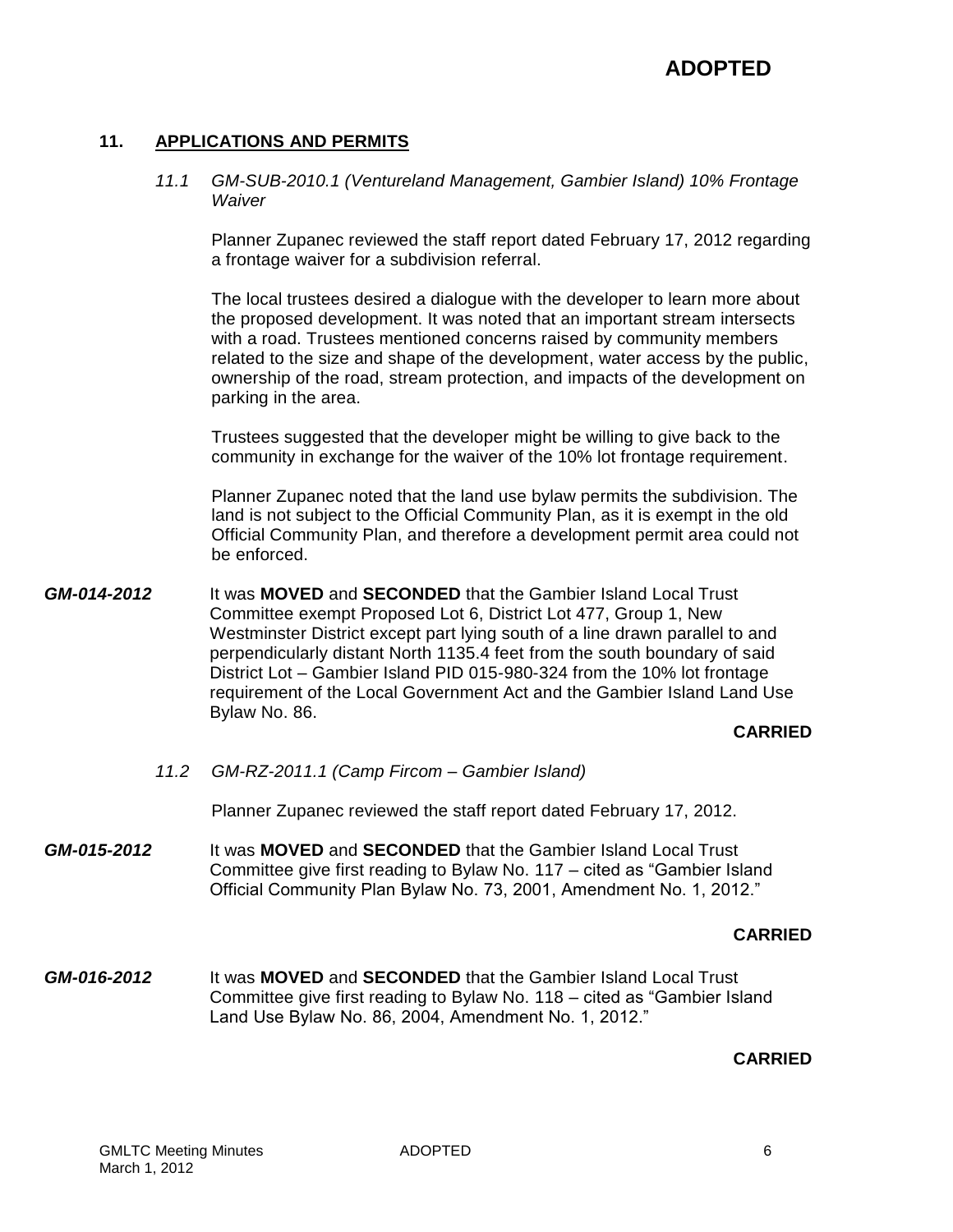#### *GM-017-2012* It was **MOVED** and **SECONDED** that the Gambier Island Local Trust Committee:

- 1. Direct staff to proceed with bylaw referrals, public notification and scheduling of a community information meeting and public hearing on Gambier Island; and
- 2. Request staff to post the supplemental staff report for GM-RZ-2011.1 (Camp Fircom, Gambier Island) and Proposed Bylaws No. 117 and 118 to the Gambier website.

## **CARRIED**

*11.3 GM-RZ-2011.2 (Thunderbird Yacht Club – Gambier Island)*

Planner Zupanec reviewed the staff report dated February 17, 2012.

*GM-018-2012* It was **MOVED** and **SECONDED** that the Gambier Island Local Trust Committee give first reading to draft Bylaw No. Bylaw No. 119 – cited as "Gambier Island Land Use Bylaw No. 86, 2004, Amendment No. 2, 2012."

## **CARRIED**

- *GM-019-2012* It was **MOVED** and **SECONDED** that the Gambier Island Local Trust Committee:
	- 1. Direct staff to proceed with bylaw referrals, public notification, scheduling of a community information meeting and public hearing for Proposed Bylaw 119 on Gambier Island; and
	- 2. Request staff to post the supplemental staff report for GM-RZ-2011.2 (Thunderbird Yacht Club, Gambier Island) and Proposed Bylaw No. 119 to the Gambier website.

## **CARRIED**

## **12. CLOSED MEETING**

*GM-020-2012* It was **MOVED** and **SECONDED** that the Gambier Island Local Trust Committee close the next part of the March 1, 2012 business meeting to discuss matters pursuant to Section 90(1) (a) of the *Community Charter* to consider appointments to the Advisory Planning Commission and that staff and the minute taker be invited to attend this meeting.

## **CARRIED**

*The Local Trust Committee moved in-camera at 2:29 pm.*

## **13. RECALL TO ORDER**

*Chair Graham recalled the meeting to order at 2:40 pm.*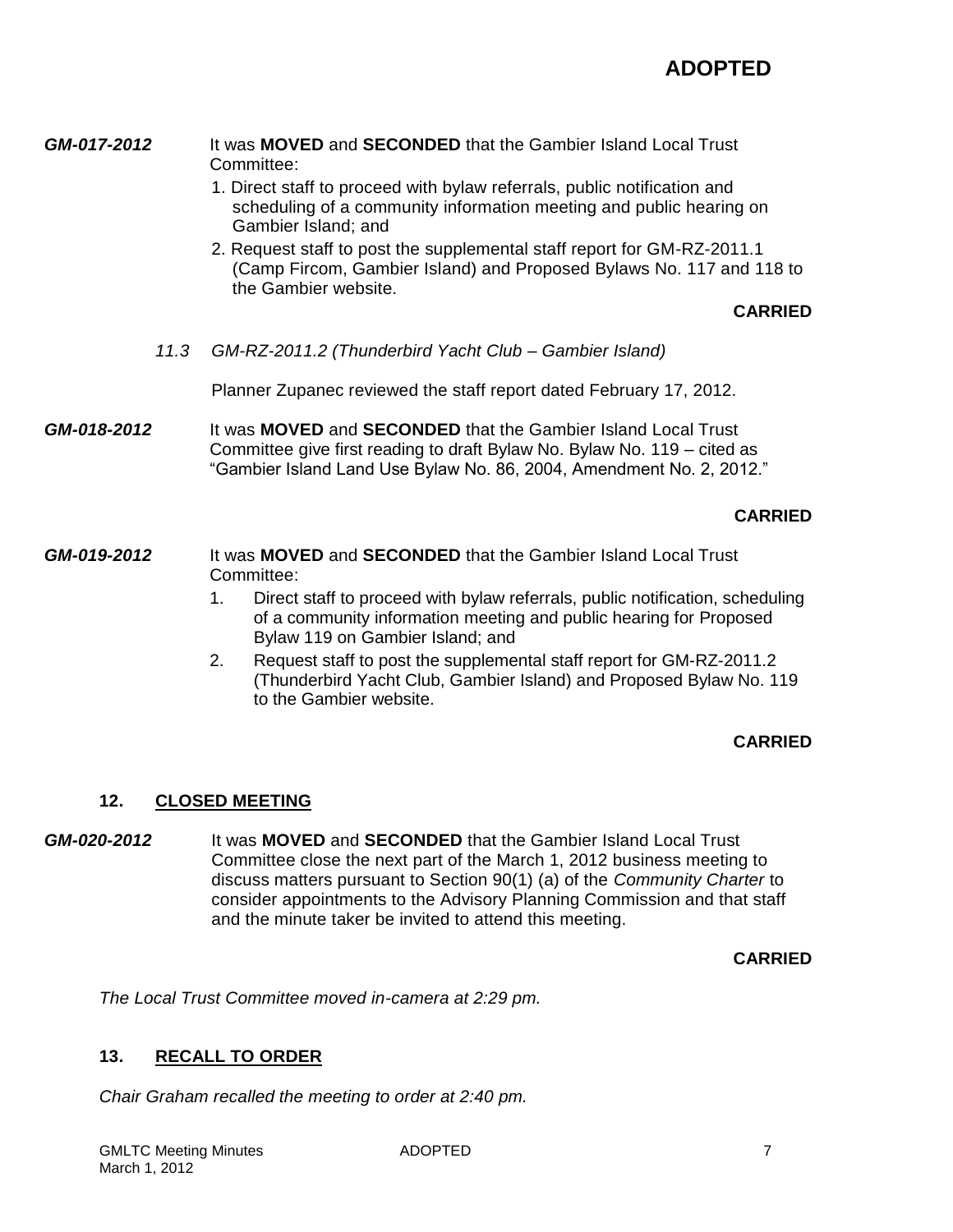## **ADOPTED**

Chair Graham announced that the following individuals have been appointed to the Gambier Island Local Trust Area Advisory Planning Commission for a two year term:

> Al Haily Brenda Hardisty Camilla Berry David Walker Eric Holtz Frank Colbourne Joyce Clegg Lei Marttela Roger Sweeney

## **12. BYLAWS**

- *12.1 Draft Bylaw No. 117 cited as "Gambier Island Official Community Plan Bylaw No. 73, 2001, Amendment No. 1, 2012"*
- *12.2 Draft Bylaw No. 118 cited as "Gambier Island Land Use Bylaw No. 86, 2004, Amendment No. 1, 2012"*
- *12.3 Draft Bylaw No. 119 cited as "Gambier Island Land Use Bylaw No. 86, 2004, Amendment No. 2, 2012"*

The above readings were given in Section 11.2 and 11.3 of the Agenda.

#### **13. REPORTS**

*13.1 Work Program Reports*

The Top Priorities Report and the Projects List dated February 21, 2012 were reviewed.

Planner Zupanec was asked to insert "and stewardship" after "protection" in priority number three.

Discussion ensued regarding sustainability checklists. Trustees proposed that examples of these be forwarded to the Advisory Planning Commission for its feedback and suggestions for the Gambier Island Trust Area.

Trustees will bring further information to the next meeting where ideas on framing a memorandum to the Advisory Planning Commission will be discussed.

#### *13.2 Applications Log*

Planner Zupanec reviewed the Applications Log Report dated February 21, 2012, and responded to inquiries from trustees.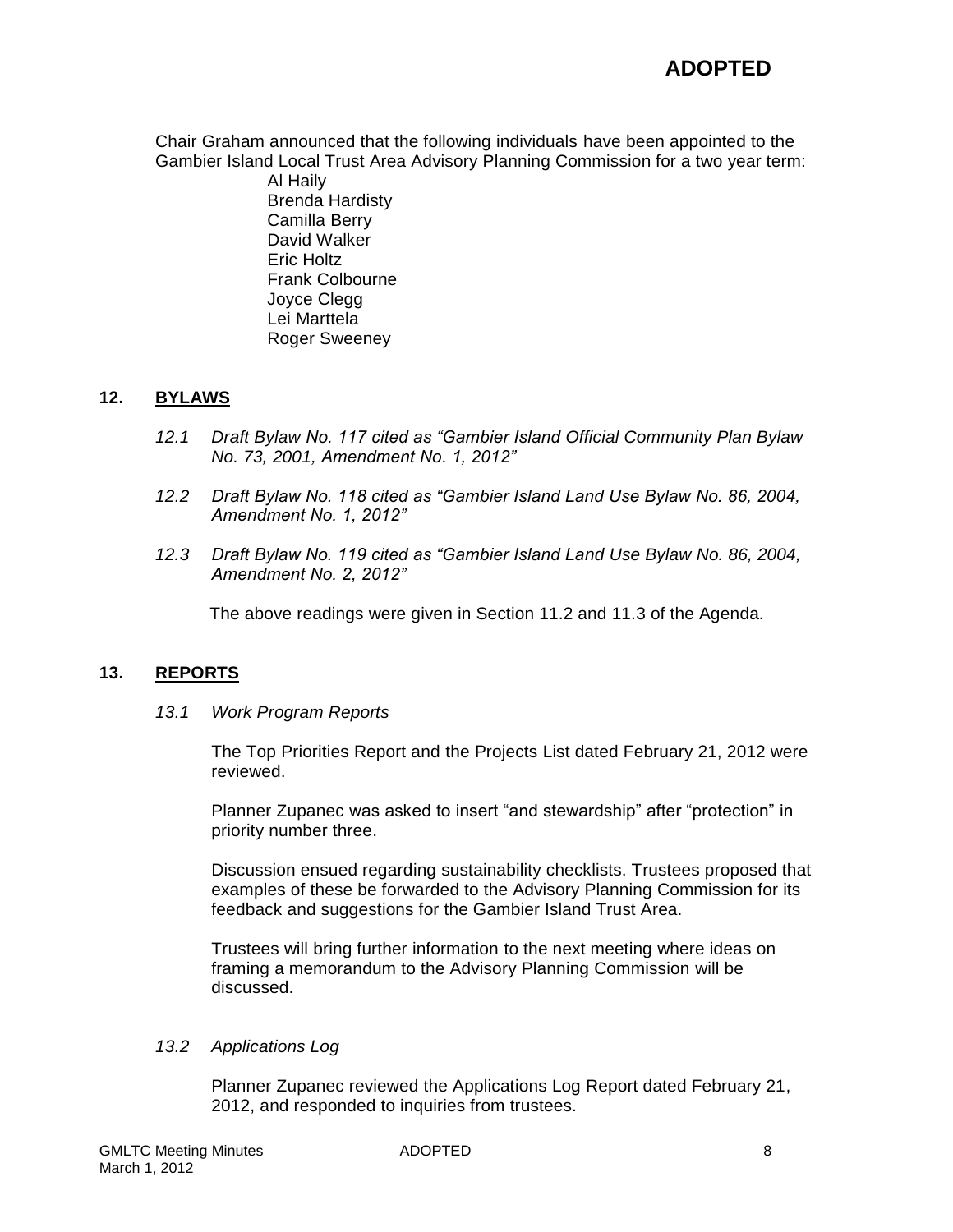## *13.3 Trustee and Local Expenses*

The expenses report posted to January 23, 2012 was received for information.

#### **14. NEW BUSINESS**

#### *14.1 Shoreline Mapping*

Trustee Hagedorn commented on a shoreline mapping project that had been conducted through the University of British Columbia, which had not included the Gambier Trust Area, and her recent discussions with the Director of Local Planning Services.

**GM-021-2012** It was **MOVED** and **SECONDED** that the Gambier Island Local Trust Committee request staff to liaison with the Director of Local Planning Services regarding shoreline mapping for the Gambier Island Trust Area, such as what was done for other islands, and bring back this information, including a proposed budget and timeline, to the Gambier Island Local Trust Committee.

## **CARRIED**

#### *14.2 Local Trust Committee Meeting Schedule*

Changes were made to selected meeting locations in the Business Meeting Schedule – 2012 as follows:

| April 12     | <b>Gambier Island</b> |
|--------------|-----------------------|
| May 24       | Gibsons               |
| July 5       | <b>Gambier Island</b> |
| September 20 | <b>Keats Island</b>   |
| October 25   | To be determined      |
| November 29  | To be determined      |
| December 13  | To be determined      |

## **15. ISLANDS TRUST WEBSITE**

*15.1 Gambier Page*

The Gambier Island Trustees requested that staff add to the website the February 2012 No. 1 issue of the Gambier Island Local Trustee newsletter.

#### **18. NEXT MEETING**

#### *18.1 Next Local Trust Committee Regular Business Meeting*

The next Local Trust Committee meeting will be held on Thursday,